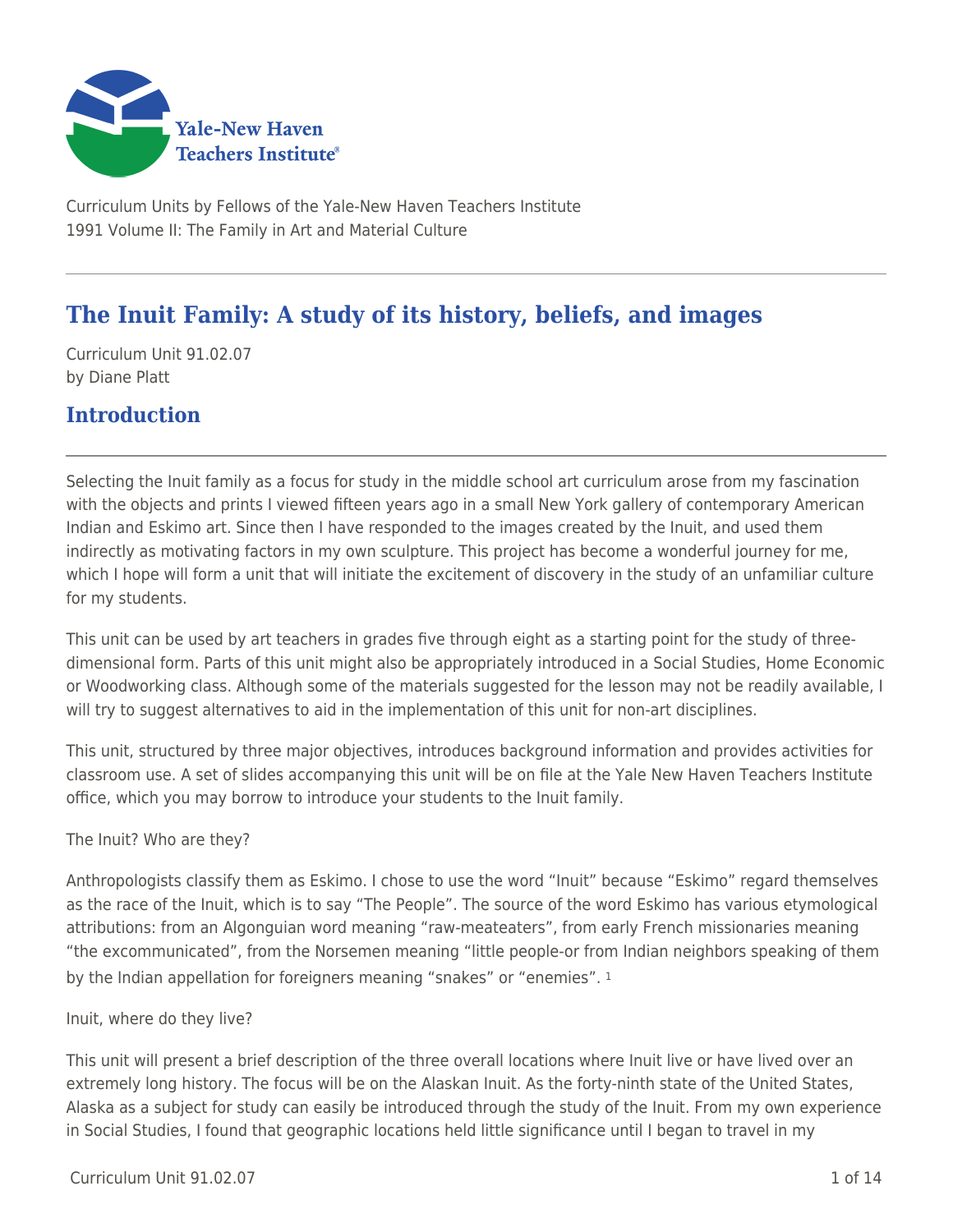adulthood. I hope that this unit, studying the Inuit through their images, will foster curiosity regarding the Inuit and Alaska in the first instance and perhaps the study of other cultures as well.

The Objectives of this Unit:

1. To understand the Inuit in terms of their geographic location and its influence on their way of life.

2. To investigate Inuit imagery as a reflection of their belief system.

3. To focus on the objects of the Inuit to introduce three-dimensional activities in the classroom.

# **Objective No. 1:**

To understand the Inuit in terms of their geographic location and its influence on their way of life.

# Background:

The Arctic of the Inuit "extends more than 4000 miles from the coast of eastern Greenland in the east to the fringes of Siberia in the west, northwards into the high Arctic Islands, and southwards to the tip of Greenland, the west coast of Hudson Bay, and Prince William Sound in Alaska." <sup>2</sup> (see fig.1 & 2, also Slide #1). Much of the wood used in the Arctic originated as driftwood brought to the Beaufort Sea by the Mackenzie River in northwest Canada and carried eastwards by the ocean currents. The Arctic has a short summer, when it is light for all or most of the time, and the land is not snowbound. The winter is long, and the darkness and ice close in.

The Inuit country is fearsomely unfamiliar. One can picture the people, but not the life of long dark winters and incredible cold, hardships, and dangers. Possibly even harder to understand is their incredible richness of colored imagery without an obvious palette in their monochromatic environment to derive inspiration from.

This brief background can lead to a discussion and activities centering around the concept of "contrast", and how middle school students experience contrasts in their daily life.

## (figure available in print form)

Questions for suggested discussion:

1. Imagine our world without cars, central heating, shopping centers, or modern technologies. What would be the most important thing you need for your survival?

2. Remember the tornado which struck New Haven, CT. in 1989? How were you affected by the sudden loss of electricity, transportation, or even your home? What resources did you use to combat the sudden loss?

3.Imagine your winter extended for ten months of the year. How would this affect the clothing you would purchase? How would you use your time inside for the major part of the year? Would your leisure activities be affected?

4. Now try to imagine yourself living in the Arctic of Alaska. By looking at the map of Alaska where

# Curriculum Unit 91.02.07 2 of 14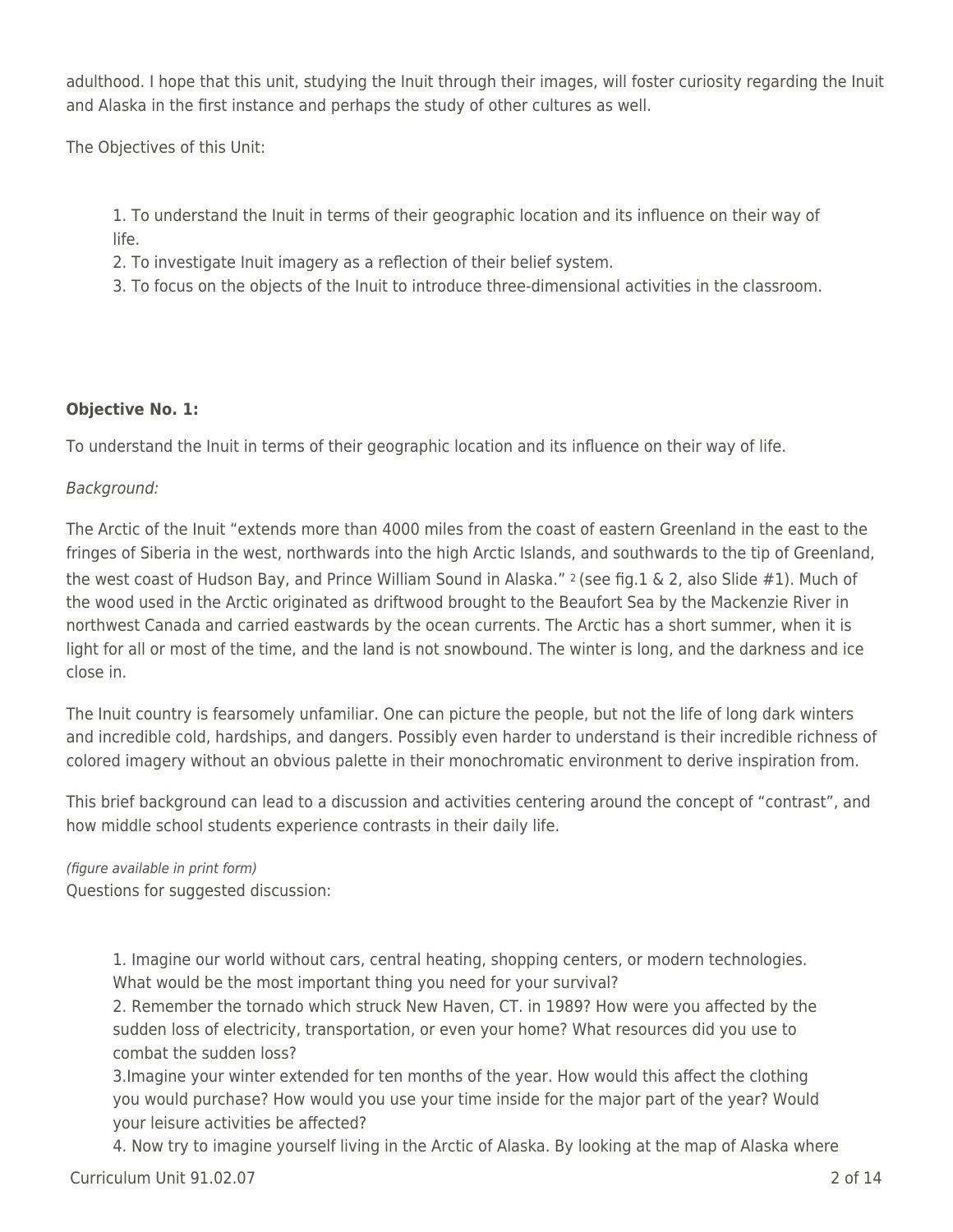do you feel might be the best place to live? Explain why you chose your location.

From the discussion above, students will be able to begin thinking about a way of life different from their familiar environment. At this time it would be appropriate to introduce more of the background of the Inuit, specifically in the Alaskan Arctic.

It is established that the Inuit have been in their present Arctic homeland at least 2,500 years if not considerably longer. There is no definite answer as to which came first, the coastal or the inland Inuit. It's like asking that age old question: "Which came first, the chicken or the egg?" This paper will focus on the Alaskan Inuit of the northwest coast.

Around the year AD 1000 the hunting of whales, especially the large bowhead whales which migrate northeastwards each spring through the narrow ice leads off the Alaskan Arctic coast, had crystallized into a specialized way of life for the Inuit among coastal communities.

To hunt whale and other sea mammals, the Inuit used kayaks (slide #2) and umiaks, open skin-covered boats up to 10 meters (33 feet) long, and in the winter they traveled by dog-sled. They established permanent coastal winter villages, which each included a number of substantial houses built of whale bones, logs and sods. <sup>3</sup>

(see kayak-fig. 3; umiak-fig. 4; floor plan of inne—fig. 5)

A winter house in northwest coastal Alaska was called an "inne". Built underground during the summer months, the inne was a permanent dwelling. The inne had one doorway with steps leading down into the shed. The shed led in two directions, one to a passageway leading towards the main living area, and another towards a stormy day cook room. Cooking was normally done in the main living area under an open skylight to let the smoke out. During bad weather, to avoid the danger of wet bedding from the open skylight, a skin covering was drawn over the opening and weighted down, and food was prepared in the stormy day cook room. This room had a small opening in the roof to let smoke escape. Heavy skins hung in the doorways prevented excess smoke from entering the main living area. Furs were also hung close to all doorways to keep out cold. Each inne became a schoolroom in the evening as parents told their children legends and stories important for their understanding of the future, the preservation of the past, and a way to pass some time when there was no longer enough light to carry out detailed tasks. (Slides #3-4)

### (figure available in print from)

In an Alaskan narrative, recorded by Edna Wildner, many details of preparing food and the running of an Inuit household can be of further interest here for a Home Economics or Social Studies class. (see bibliography)

### **Activity No.1**

*Objective To have students understand the basic purpose of the structure of their home through the study of the floor plan of the Inuit "inne".*

### *Procedures*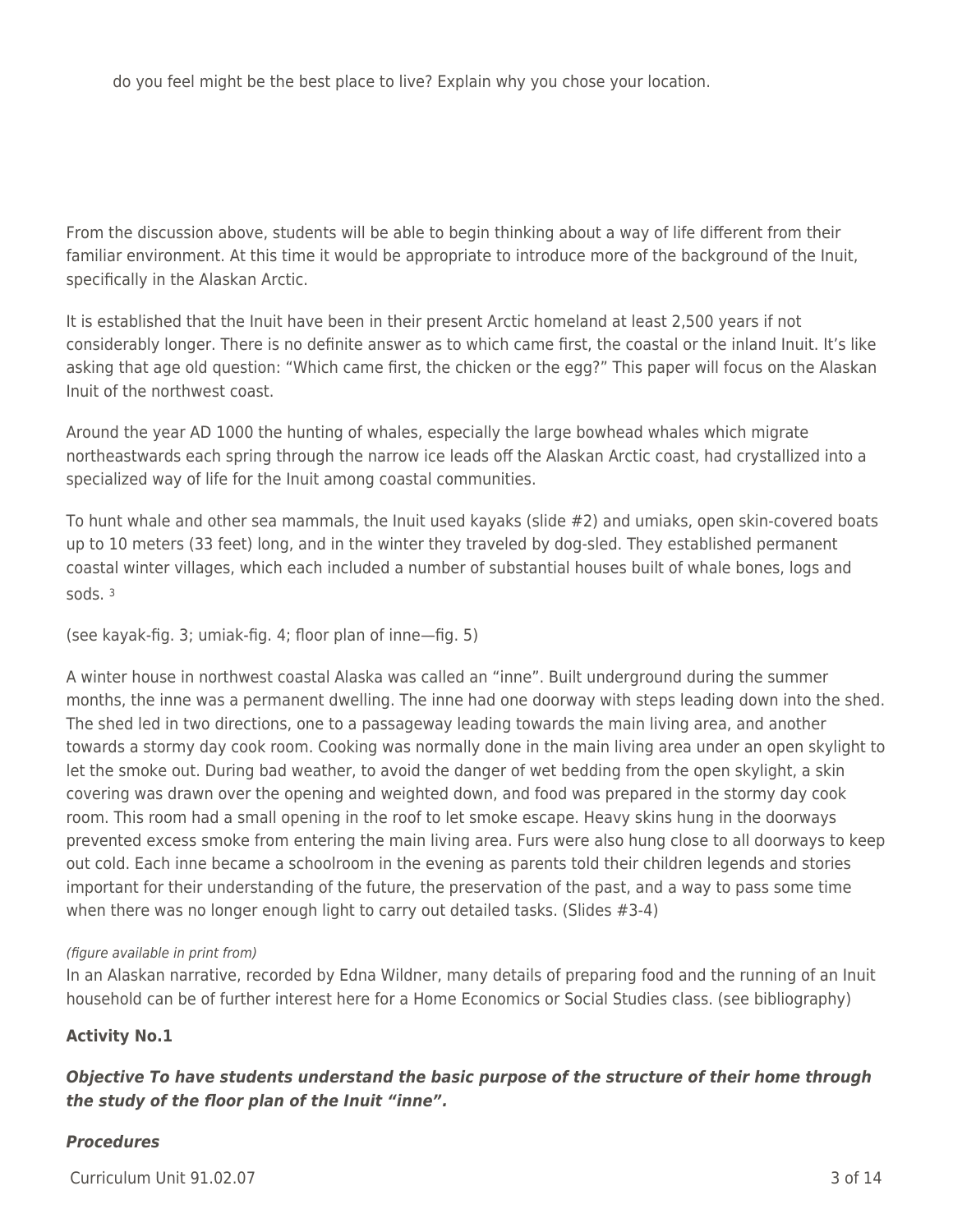1. Having studied the floor plan of the inne, noting light and heat sources in particular, have the students draw a floor plan of their own home.

a. The floor plan should include; doorways, windows, skylights, steps, heating sources (vents or radiators) and labeling of the purpose of each room.

b. The students could make a preliminary drawing in class and may have to put final details through careful observation as a homework assignment.

2. Questions for discussion following the making of floor plans:

How many doorways are there to enter or exit your home?

What are the "natural light sources?"

Where are these souces located?

How much additional light is needed to make your home workable during daylight hours? Where are the hallways located? How Many?

What are the methods you use to cool and heat your home?

3. Further Activity:

Having now thought about the purpose of why a structure is constructed by making floor plans of their own homes, students could then design floor plans for their ideal home. They should take into consideration their special needs and interests in their plan. They may want to design a plan for a particular room to accommodate their own family's special interests.

# **Activity No.2**

# *Objective To make a miniature kayak, umiak, or vessel for transportation which will float.*

# *Procedures*

1. Have students collect materials from their natural environment to create the frame of their floating miniature. Twigs, strong reeds from marshes, or flexible stems from plants could all be used successfully. Depending upon the level of manipulative skill, a student may decide to copy the structure of the kayak, or umiak; however, the need to create a vessel that floats may be challenging enough.

a. Twigs, etc. can be tied with thread or laced with reeds to create a frame.

b. A skin covering can be applied over the frame with whatever materials you may have available or the students collect from their environment.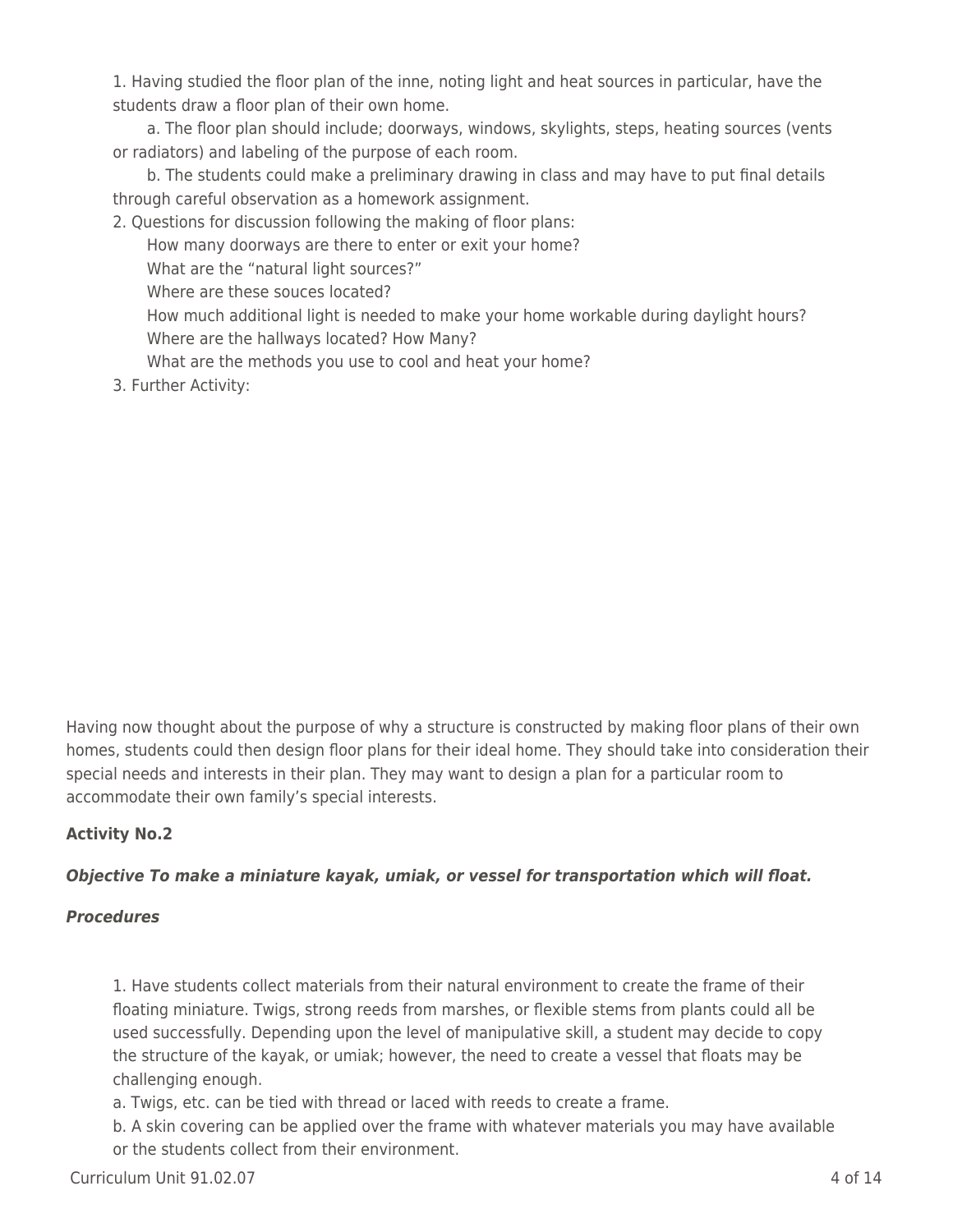c. To make the vessel watertight, an acrylic polymer can be used as a final sealant. In place of acrylic polymer, Elmer's glue, applied with a brush, can function as a good sealant. d. The final test is to place all the vessels in water and see if they float.

## **Objective No.2**

To investigate Inuit imagery as a reflection of their belief system.

# *Background Toward the end of the eighteenth century the Inuit began to have increasing contact with traders, explorers and missionaries. The family structure and belief system which is described below is that of the traditional Inuit before the influence of other cultures and beliefs, in particular Christianity.*

The Alaskan coastal Inuit depended largely upon sea mammals for food and fuel, especially seals, whales, and walrus. If sufficient food were not taken during the warmer daylight months and preserved or stored for use in the winter months, starvation often ensued.

Inuit society was structured around the immediate family, plus the extended family of grandparents, cousins and other blood and marriage relationships comprising a family group with whom they lived in close proximity. All kinship relations, once established, remained in force until death. Whaling in particular required the cooperative efforts of the family group to hunt, skin, secure the food and make clothing. The interdependence of the family group was essential for survival.

The spiritual beliefs of the Inuit pervaded every aspect of their culture. They were shaped by their need to obtain food and to face the extreme and unpredictable forces in their environment. In The Coming and Going of the Shaman Jean Blodgett states: "The souls of animals and humans, the spirits, the "rest powers of the universe—all were things men had heard about in tales, were aware of from tangible evidence in their everyday lives, but which they neither fully understood nor controlled." 4 The shaman or "angakog" was the person in the family group able to connect with these supernatural spirits and exercise control over physical forces and events. The shaman use thought to have special mystical powers, able to solve problems, cure illness and act as mediator between man and the greater forces of the universe. Shamans held a central place in the Inuit culture. Although shamans could be evil as well as good, the first shamans arose specifically to help man. The position of shaman was open to all but only those with inherent "supernatural" faculty could become a shaman. This "supernatural" faculty "is usually identified later in life rather than as a birth endowed right. It was indicated by unusual circumstances or behavior. Jean Blodgett states: "Such incidents as sickness, accidents, dreams or visions, and strange events were taken as evidence of a person's proclivity for the role of shaman". <sup>5</sup>

The role of shaman often passed from an older to a younger member of the family. There was an apprenticeship period from five to twelve years, during which time the apprentice was under special taboos or restrictions such as abstinence from eating the liver, head, heart or intestines, or having sexual relations. His training involved learning stories with information about the various techniques during ceremonies; instruction in taboos and religious observances; and learning magic prayers, songs and the sacred shaman language.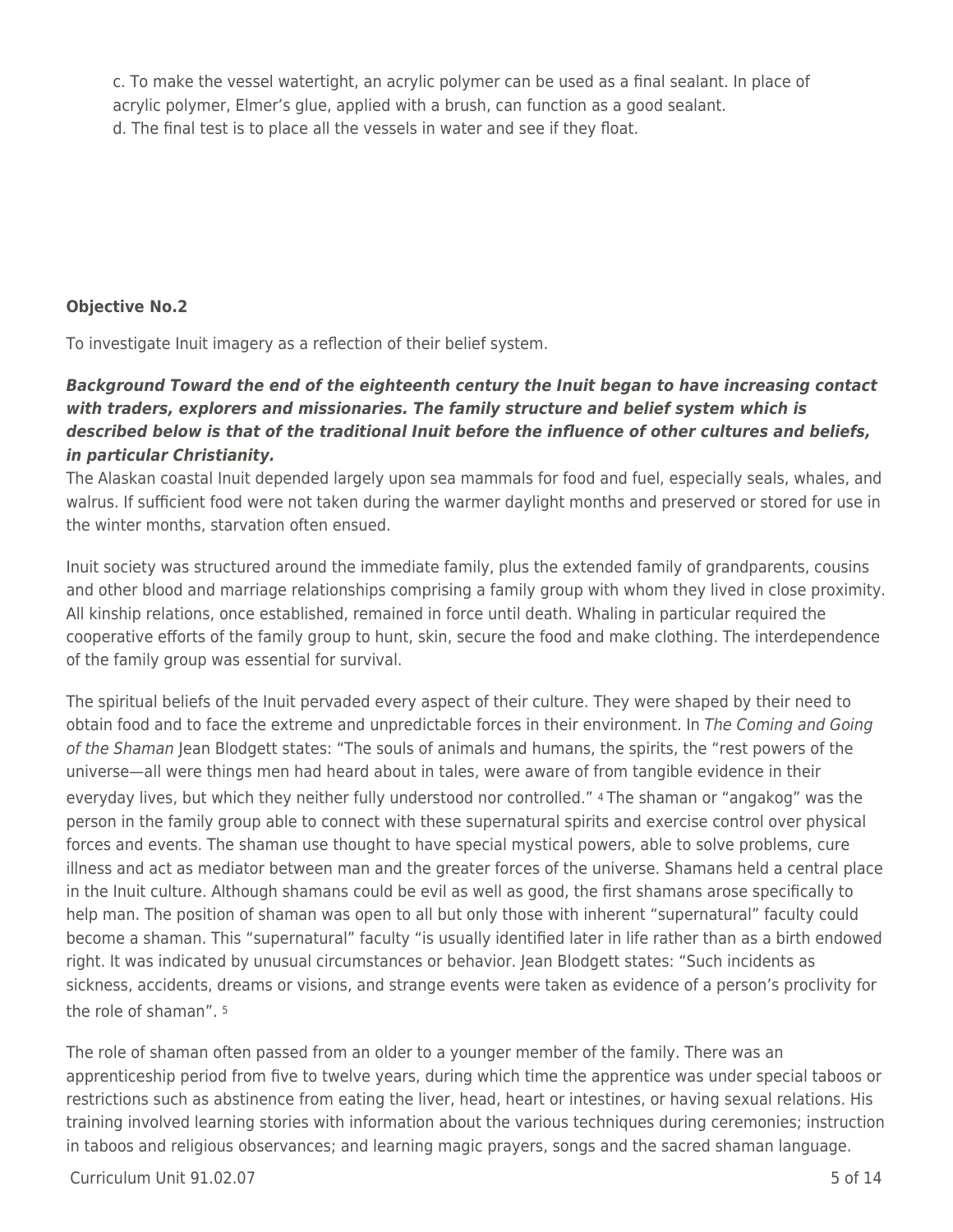All things whether living or inanimate had spirits. In addition to the spirits inherent in objects, regions of the world were inhabitated by local spirits singly or in groups. Sickness, death, bad hunting, or bad weather were viewed as caused by evil spirits. As a consequence the Inuit undertook to protect themselves against these evil spirits by the observance of certain customs and preventive measures such as special signs, offerings and taboos. When ordinary measures didn't prevent or alleviate disasters, the service of the shaman was sought. There were also helping spirits who aided the shaman, which could be in the form of animals, insects, objects and humans. These helpers were a source of power for the shaman, and it was through them that the shaman communicated with the forces that the Inuit believed ruled the universe. Shamans could be male and female, animal and human, all at the same time as is evidenced in carvings. (Slide # 5). One of the shaman's special abilities was to see himself as a skeleton, and apparently under special circumstances others could see the shaman's skeleton. It is not surprising therefore to see skeletal markings on objects made by the Inuit. 6 (Slide # 6).

Amulets had special powers to ward off evil forces or to endow the wearer with capabilities they ordinarily lacked. Any small object could function as an amulet; the physical entity of the amulet merely symbolized the power of the spirit it represented. (Slides #7-9). Whaling charms were kept on the boats of Alaskan hunters in order to bring them success in their whaling expedition. (Slide # 10). Personal charms were usually worn on a specific part of the body to be effective. They could be made of any material and were not always made by the shaman; however, only certain individuals with particular abilities could instill power in the amulet, and that person was most often the shaman.

Amulets were of invaluable assistance to the Inuit in virtually every activity. Children as well as adults used these charms, as it was felt children were especially vulnerable to the forces of the universe. <sup>7</sup>

## **Activity No. 3**

# *Objective To create charms or amulets representing powers, abilities, or characteristics one would like to have.*

### *Procedures*

1. Having discussed the background information and viewed the slides of Inuit amulets, students will create their own charms, keeping in mind that the objects should be representative of a "specific" characteristic they desire.

The charms can be carved from soap with a dull knife; the point of wooden dowel sharpened<br>a. with candpaper can be used for delicate lines with sandpaper can be used for delicate lines.

If you have a ceramics program, you can break up air-hardened water base clay and give each student a small block to carve and sand into a form for their amulet. These can be

- bisque fired and glazed. Manganese dioxide is a black pigment which can be painted in the<br>b. croviege and then cronged off the overall piece to create greater attention to surface. crevices and then sponged off the overall piece to create greater attention to surface engraving. These can then be glaze fired and strung on a key chain or neck chain which today for many students is a collection of charms.
- 2. Further Activity:

Boxes can also be made out of simple pine wood to create a box like the Inuit whalers made to hold their amulets. Since pine is such a soft wood students can engrave further markings on the surface of the box with a soft leaded pencil.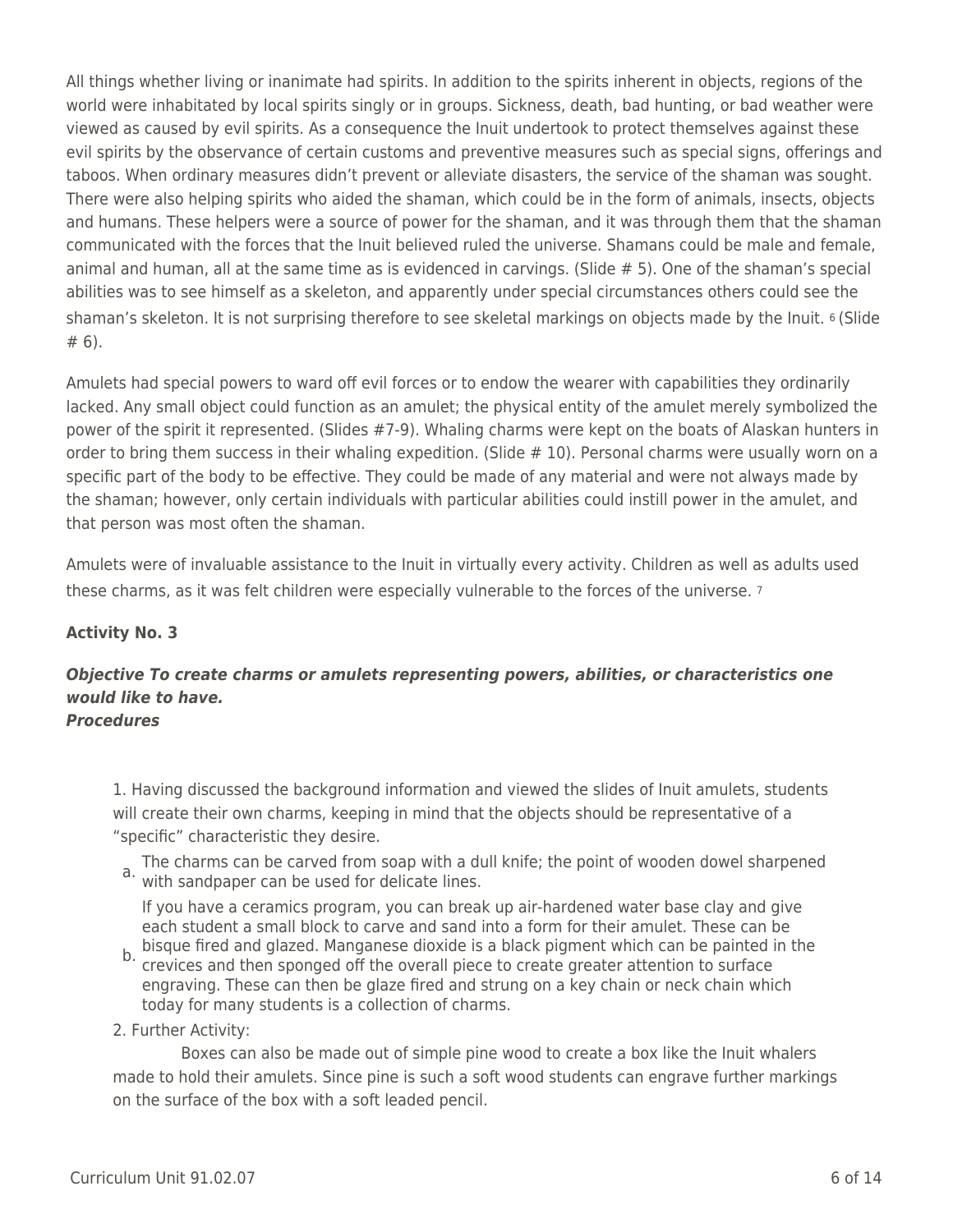## **Objective No. 3**

To focus on the objects of the Inuit to introduce three-dimensional activities, specifically masks, in the classroom.

*Background* From explorer's records and the Inuit's own traditions, one can begin to see that all their objects had definite purpose. Religious, spiritual or practical ideas took on visual form. As stated earlier in this paper, all things animate and inanimate in the world of the Inuit possessed a spirit consequently a vast range of subject matter was possible.

Inuit masks were used principally in ceremonies that honored and propitiated the spirits of game animals to assure hunting success. Each mask was the embodiment of a shaman's vision; from village to village these reflected an infinite variety of visions. A mask would often depict the shaman's trip to the spirit world. In a public dance the shaman would reenact his experiences to honor the spirits which were carved symbolically into the mask. Separate objects attached to or painted on the mask were representative of spirits of his dogs, kayak, hunting implements or anything that had been taken on the shaman's journey. (Slides #11-15).

When looking at the masks we can admire their fierce beauty; however it is important to remember that for the Inuit carver or performer there was a total preoccupation with making the mask acceptable to the specific spirits it represented. "The purpose of the masks was either apotropaic-to exorcise evil spirits and ward off misfortune of any kind that threatened the community—or to honor and appease the soul of game animals that had been killed, thus insuring a plentiful supply of food in the future."8

## **Activity No. 4**

# *Objective To study an Inuit mask visually and apply a method of object analysis to understand better the Inuit culture.*

(Note: This method is that exercised in the seminar "Art, Artifacts, and Material Culture" conducted by Dr. Jules David Prown at Yale University, see Bibliography: Prown, Jules David.)

# *Procedures I have elected to use this method on the mask shown in Slide #16; however I would suggest that you try the same method on any of the slides of masks accompanying this unit.*

- 1. Physical Characteriatics—
	- (The slide resource section will specify actual dimensions, when available.)
	- a. What size would you estimate this object may be?
	- b. What is its overall shape?
	- c. Do you think it would be heavy? Light?
- 2. Material—

From what material do you think this object was made?

What visual evidence do you have to support your observation?

3. Articulation of the Object—

What are the ways in which this object has been put together?

4. Content—

Name all the images which you recognize in this object.

5. Formal Analysis—

a. What are the major directions of the lines in the object?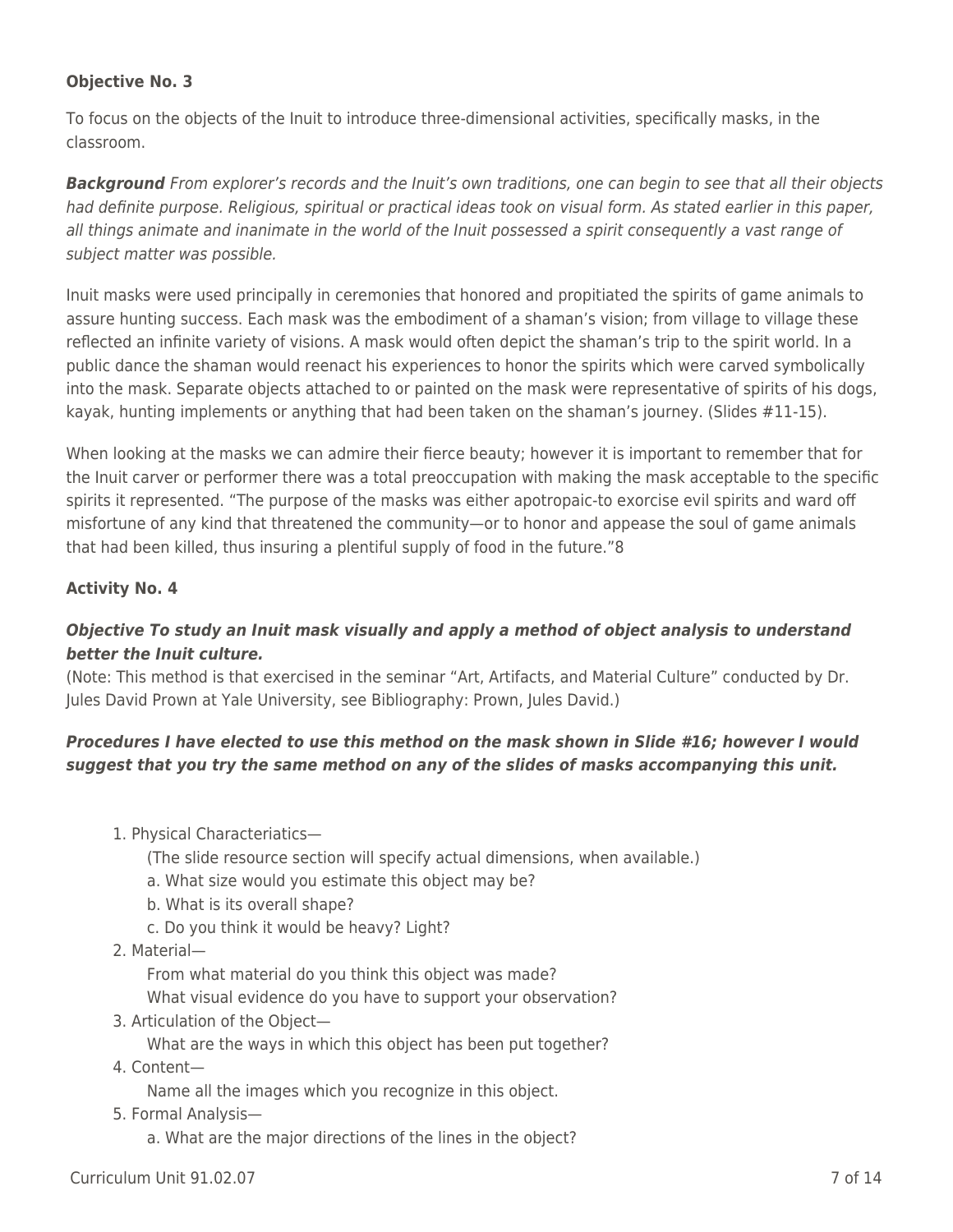b. What are the major shapes you see in the object? Are the shapes repeated? Many times? Few?

- c. Which areas are the highest protrusions in space?
- d. Which areas are the lowest recesses in space?
- e. Describe the texture.
- f. Are the colors high or low in intensity?
- \_\_\_\_ g. What colors are dominant?
- h. Where is the highest value located?
- i. Where is the lowest value located?

(note: The section on colors is brief as Slide #16 is in black and white. Please add questions which relate to your students understanding of color when using this analysis for the color slides.)

6. Deduction—

(Moves from the object itself to the relationship between the object and the perceiver.) a. Sensory—Engagement

1) If you could run your hand over the surface of this object what texture might you feel?

2) Can you do anything with this object?

3) Would you want to use this object in some way?

 $C$ urriculum Unit 91.02.07  $\qquad \qquad$  8 of 14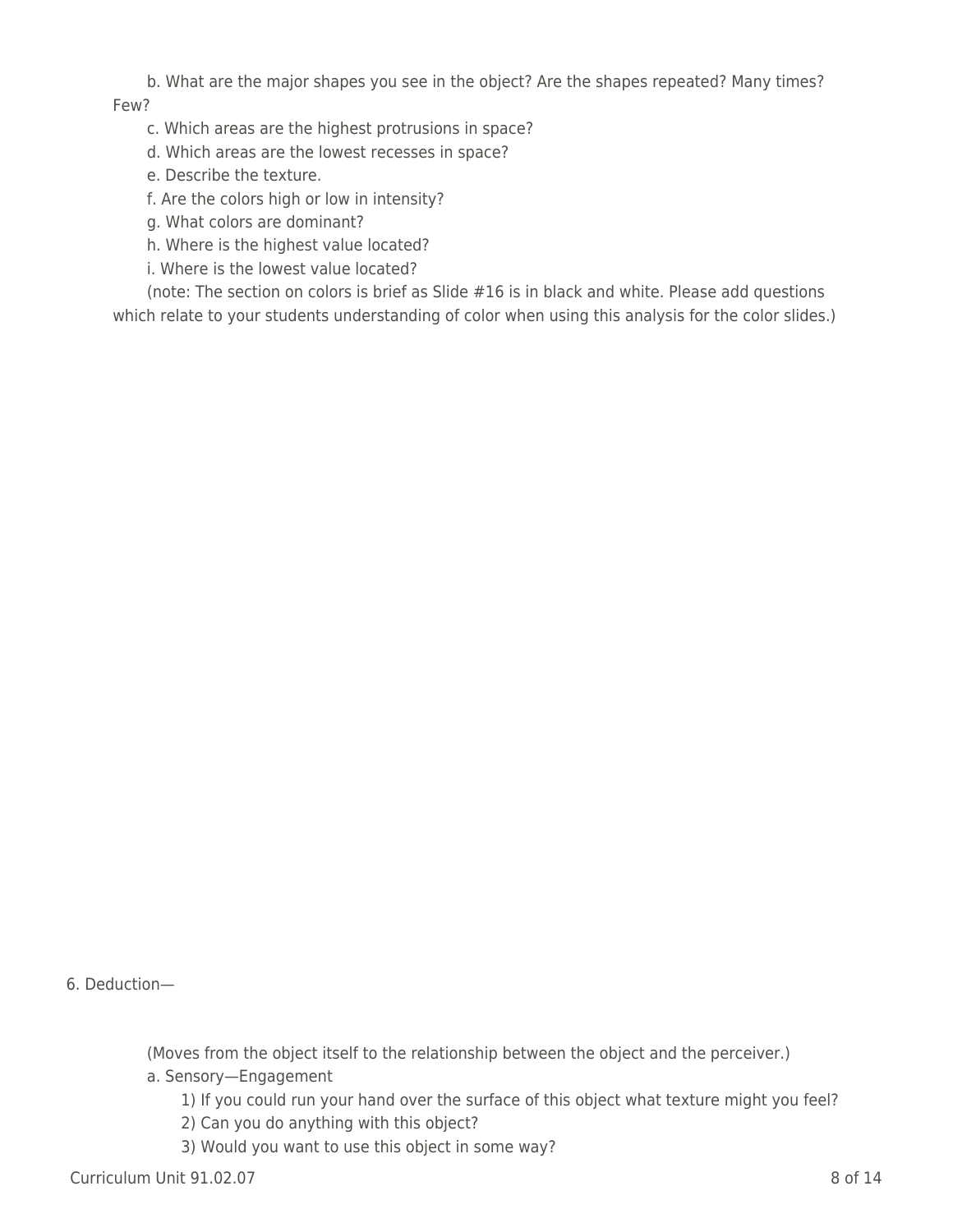4) How might you use this object?

5) What would it feel like if it covered your face?

6) Now would you keep it on?

7) How would you breathe?

8) Would you still be recognizable?

9) If people thought you were someone else, how might it affect your actions?

10) Do you ever wear masks?

b. Intellectual—Engagement

1) Does this object have a function?

2) If so, how might it be used?

3) Who would use it? Would you?

\_\_\_\_ c. Emotional Response—

1) What do you feel in looking at this object?

2) What have you described previously from the questions asked that contributes towards the feeling you have towards this object?

3) Would it look different if worn by a person?

\_\_\_\_ \_\_\_\_ 4) Would the effect be different if the person appeared suddenly? By daylight or at night by firelight? If accompanied by drums, rattles, music, shrieking?

d. Speculation—

"This is the summing up what has been learned from internal evidence of the object itself, turning those data over in one's mind, developing theories that might explain the various effects observed and felt." (see Bibliography: Prown, Jules David.)

(Note: At some point during the observation, the students may all agree that they are viewing a mask; however the word "object" has been used throughout so the students will decide at what point they are in agreement.)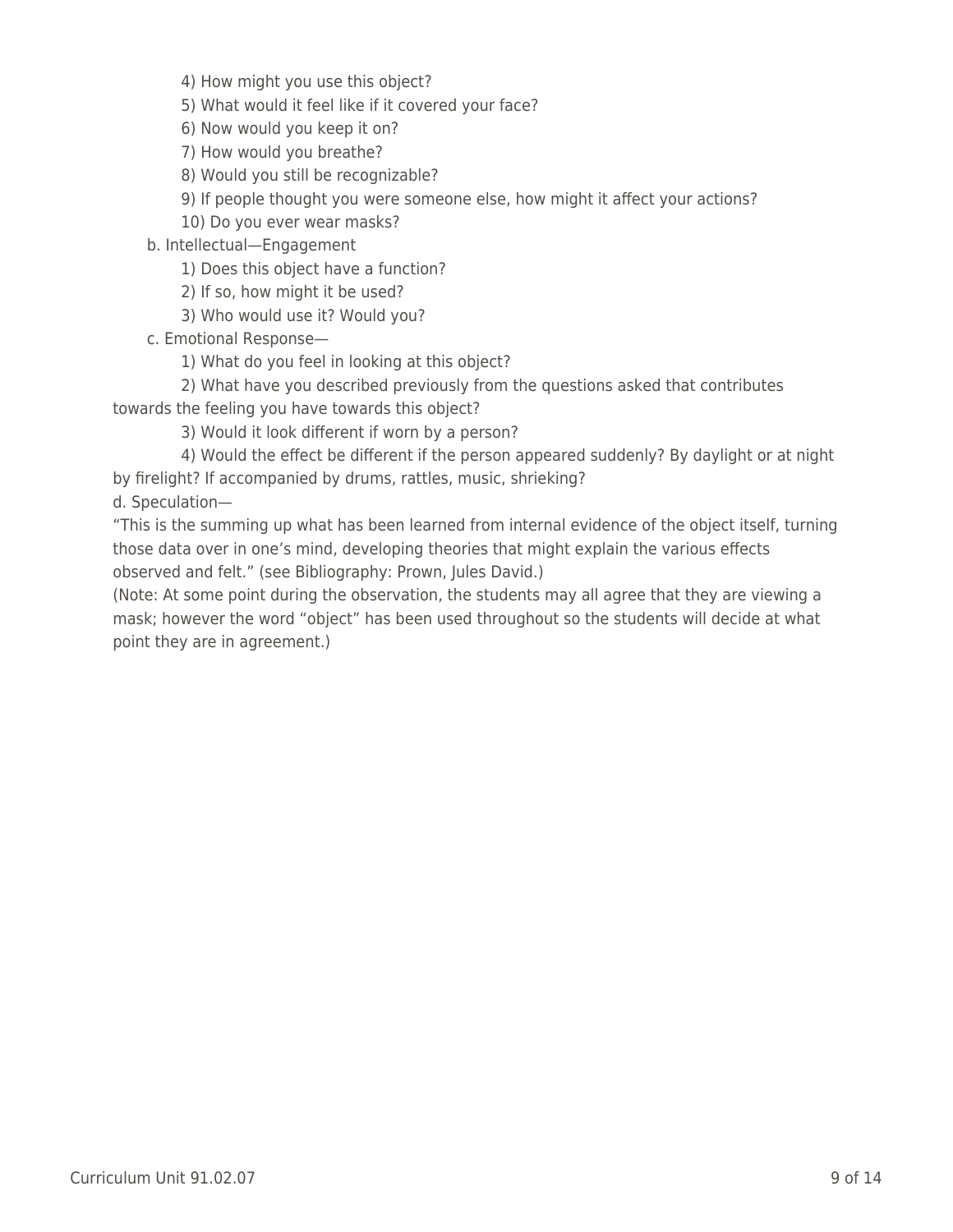### **Activity No. 5**

### *Objective To create a mask that the student can wear as an extension of his/her self.*

#### *Procedures*

1. Points to Consider: The Inuit masks were used in ceremonies. The students can decide on a ceremony or celebration they are familiar with to base their mask upon. If the entire class agrees to one particular ceremony or celebration, the possibilities to create a drama as a class or in small groups is endless. Suggested ceremonies or celebrations: marriage, birthday, funeral, holidays. 2. Materials: can be as varied as your resources.

Suggestions: planter, waterbased clay, styrofoam, pariscraft, soft irregular pieces of wood, wire, basketry reeds, thread, string.

\_\_\_\_ Students can also bring materials they have at home or in the natural environment to create their mask.

3. A paper can be placed over the face and marked in pencil for approximate openings for eyes, nose, mouth.

4. The paper can then be used as a flat pattern for designing the overall shape of the mask. (The mask may or may not be designed to cover the entire face.)

5. The major portion of the mask can be sanded out of a cast plaster rectilinear shape or carved out of waterbased clay.

6. Reeds or wire can be used to encircle the mask and for adding the amulets made by the students in Activity No. 3. New or additional charms could be made by sanding small pieces of pine wood or plaster.

7. Holes can be drilled to facilitate the easy attachment of objects to one another with thread, wire, etc.

8. Have several mirrors and if possible a full length mirror to have students view themselves.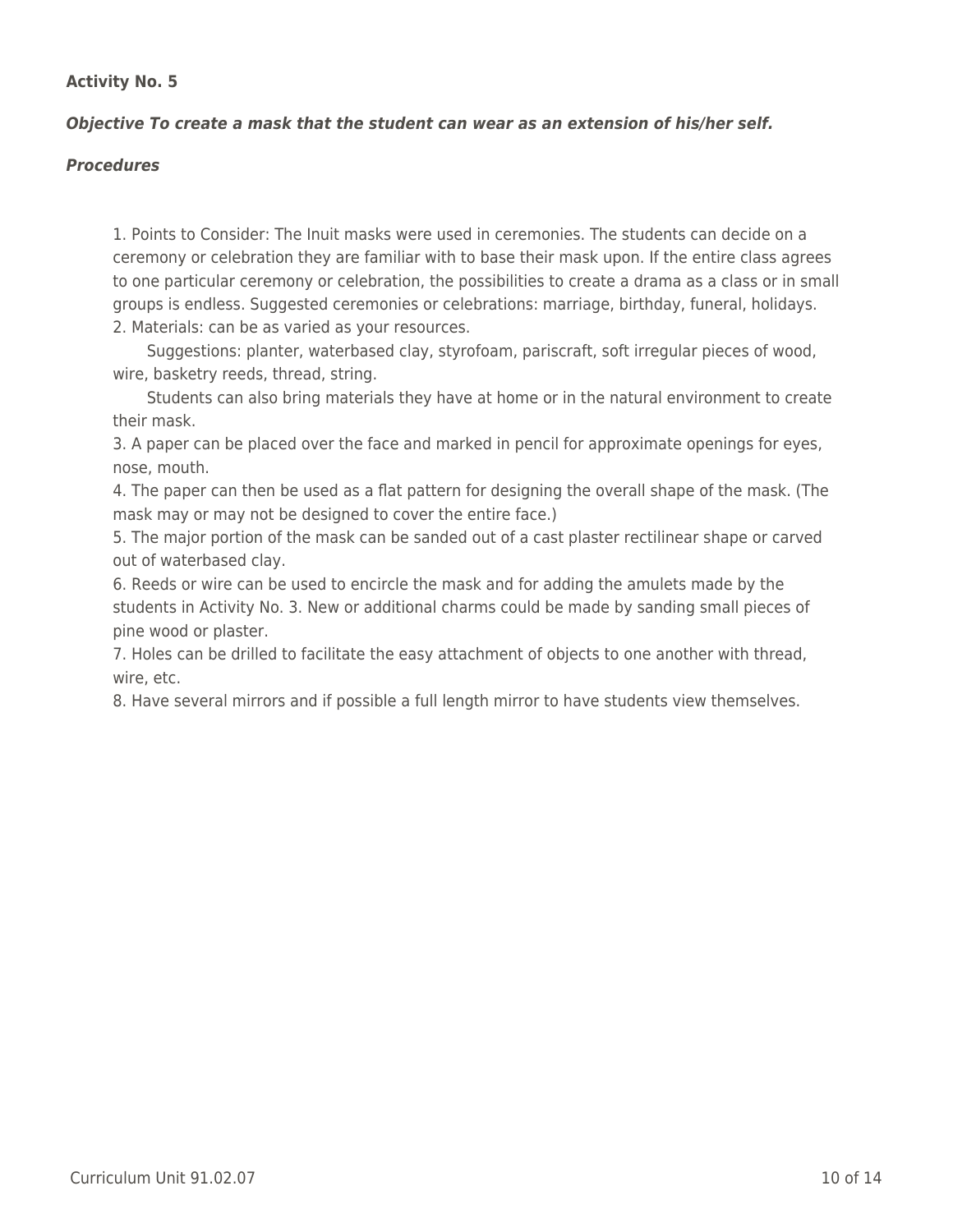# **FOOTNOTES**

- 1. Joseph Alvin, The American Heritage Book of Indians , (1971), pp.270-271.
- 2. Susan M. Pearce, Eskimo Carving (UK:1985), p.9.
- 3. Barbara Lipton, Survival: Life and Art of the Alaskan Eskimo , (New Jersey: l987), pp.l6-33.
- 4. Jean Blodgett, The Coming and Going of the Shaman: Eskimo Shaminism , (Winnepeg, 1979), p.27.
- 5. Ibid.,p.34.
- 6. Ibid., pp.33-60.
- 7. Ibid.,pp.203-206.
- 8. Henry Collins, The Far North , (Washington D.C.:1973), p.16.

# **BIBLIOGRAPHY**

\* indicates student reading

Blotgett, Jean. The Coming and Going of the Shaman: Eskimo Shaminism. Winnepeg Art Gallery, 1979.

Excellent resource to understand the religion of the Inuit.

Coles, Robert. The Last and First Eskimos . New York Graphic Society. Boston, 1977.

Excellent reference to show students current photographs of the Inuit of today.

Collins, Henry B.; De Laguna, Frederica; Carpenter, Edmund; Stone, Peter. The Far North . National Gallery of Art, Washington D.C. 1973.

Artistic achievements of Alaskan Inuit. Exhibition photos are excellent for further study of tools, clothing and masks.

Driscoll, Bernadette. *Uumajut. Animal Imagery in Inuit Art* . The Winnepeg Art Gallery, Winnepeg, Canada, 1985.

An exhibition of more recent work in the Arctic focusing on the beliefs of the Inuit.

Curriculum Unit 91.02.07 11 of 14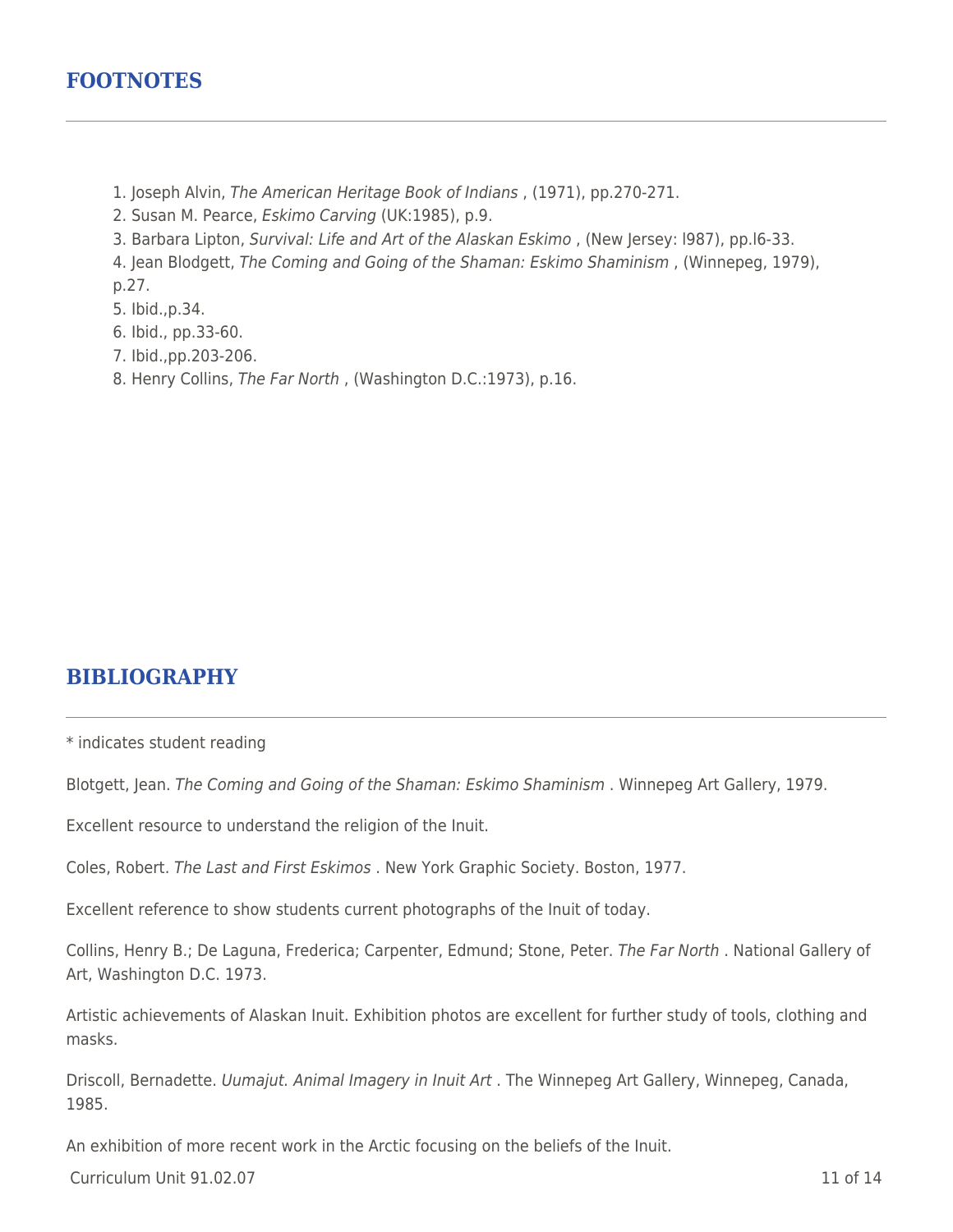Pitzhugh, William W. and Crowell, Aron. Crossroads of Continents . Smithsonian Institution Press, Washington,D.C., 1968.

Exhibition catalog of extensive collection reflecting cultures of Siberia and Alaska.

\*George, Jean Craighead. Julie of the Wolves . Harper & Row, New York, NY, 1972.

Children's novel.

Gray, William; Grove, Noel; Judge, Joseph; Kline, Fred; Ramsay, Cynthia Russ. Alaska, High Roads to Adventure . National Geographic Society, 1976.

\*Houston, James. Songs of the Dream People . Atheneum, New York, 1972.

Chants and images from the Indians and Eskimos of North America.

Joseph, Alvin M. The American Heritage Look of Indians . American Heritage Publishing Co., Inc., 1961.

Lipton, Barbara. Survival: Life and Art of the Alaskan Eskimo . The Newark Museum, Newark, New Jersey, 1977. Exhibition.

Good color plates. Excellent section on whaling, pp.25-29.

McDuff, Alistair: Galpin, George M. Lords of the Stone . Whitecap Books Ltd., North Vancouver, Canada, 1982 and 1983.

A beautiful collection of contemporary sculpture from major regions in the Arctic.

\*Paulsen, Gary. Dogsong . Bradbury Press, New York, N.Y. 1985. Children's novel.

Pearce, Susan M. Eskimo Carving. Shire Publications Ltd., 1985.

A concise history of the emergence of Inuit carvers in the major areas of the vast Arctic region, pp.9-27 & 40-48.

Prown, Jules David. "Mind in Matter: An Introduction to Material Culture, Theory and Method". Henry Francis Dupont Winterthur Museum, 1982.

Ritchie, Carson I.A. Art of the Eskimo . A.S. Barnes and Co., Inc., Cranbury, New Jersey, 1972.

Good overview for research in origins, religions, dwellings, hunting costume, and ornamentation.

Swinton, George. Sculpture of the Eskimo . New York Graphic Society, Greenwich, Conn., 1972.

Good overall history and detailed description of construction of a kayak and umiak, pp.l00-103.

Walker Art Center, Minneapolis Institute of Arts. American Indian Art: Form and Tradition . E.P. Dutton and Co., Inc., New York, 1972.

Good section on the carvings of the Inuit, pp.93-97.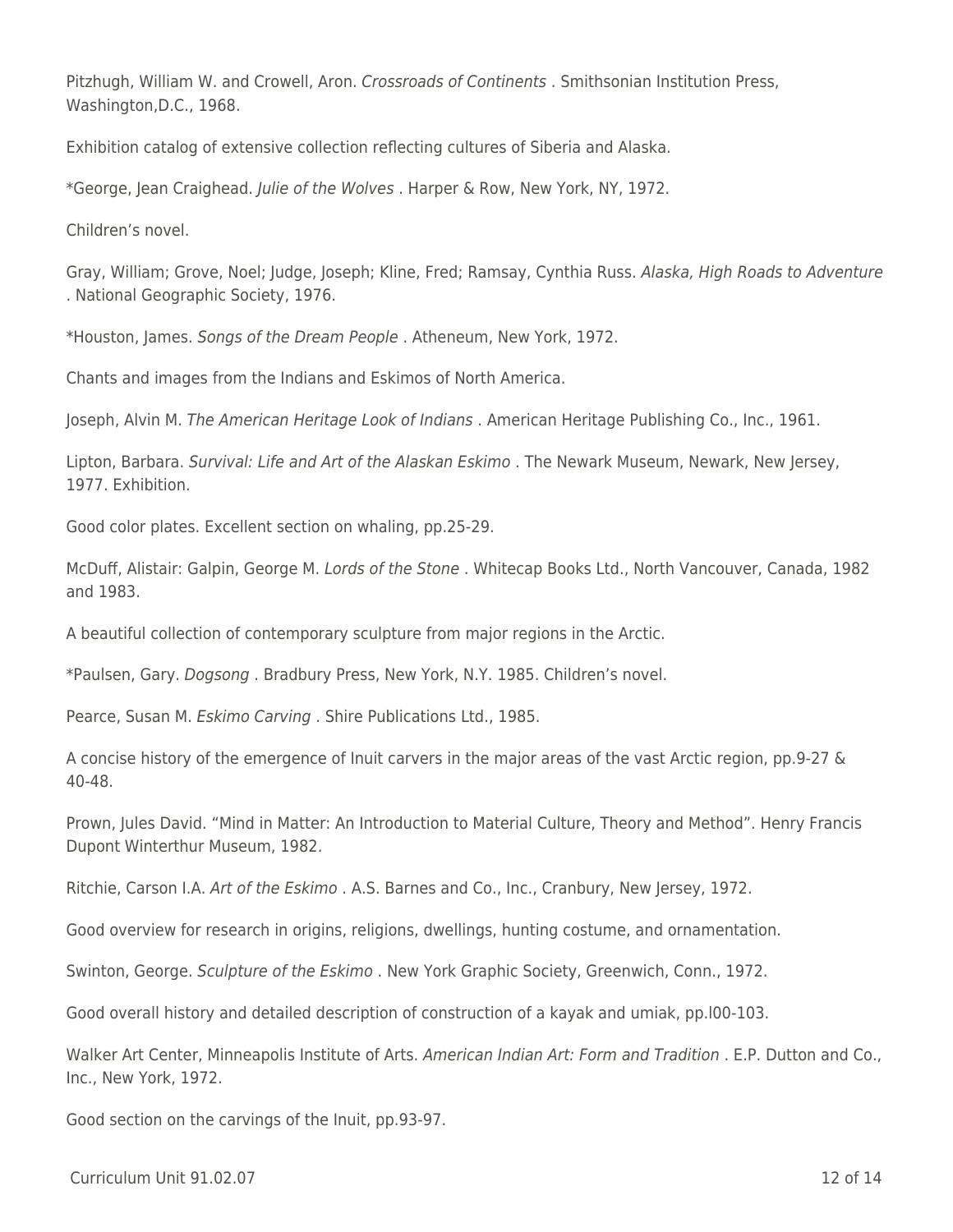\*Wildner, Edna. Once Upon An Eskimo Time . Alaska Northest Books, Anchorage. Bothell, 1987.

A one year cycle of Inuit life on the northwest coast of Alaska, as told to Ms. Wilder by her mother "Nedercook". An excellent resource for students as well as teachers.

# **SLIDE REFERENCE**

(16 slides will be on file at the Yale New Haven Teachers Institute office for use with this unit.)

1. Map of Alaska.

2. Kayak Model—Crossroads of Continents, Plate 192. Ksyaks were constructed of light wood frames and covered with sea mammal skin.

3. Inuit "inne" exterior— Crossroads of Continents , Plate 247.

4. Inuit "inne" interior—same as above.

5. Mask— Coming and Going of the Shaman , Plate 129, p.17. Wood, metal, paint and feathers. 38.0 x 41.5 x 14.0.

6. Polar Bear, Central Arctic— Sculpture of the Eskimo , Plate 152, p.ll5. Dorset Culture (0-500 A.D.), Ivory carving, Height—6 1/8".

7. Birthing Amulet, Kodiak Is., Alaska. Crossroads of Continents , Plate 165. Two views of the same amulet-front/back. This amulet, decorated with human hair, is viewed as a symbol of fertility.

8. Amulets, Baker Lake, Canada. The Coming and Going of the Shaman , Plate 151, p.208. Muskox horn, sinew and caribou hoof, length of largest figure: 6.5.

9. Whaling Amulet, north Alaska. Crossroads of Continents, Plate 209. Displayed in the bow of an umiak (whaling boat).

10. Box of Whaling Charms, Point Barrow Alaska. The Coming and Going of the Shaman, Plate 155, p.211. Wood, quartz crystals, ivory, lead, garnets glass, sinew & string. 5.2 x 15.8 x 4.5. 11. Mask, Nunivak Island Alaska. The Far North, Plate 166, p.122. Wood, with red, green and

black pigment, black feathers. 66 (26) high.

12 Mask, Lower Yukon. The Far North , Plate 170, p.126. wood, with red, green, black, vegetable fiber, gut strips, and rawhide strap. 77.5 (30 1/2) high.

13. Mask, central Alaska. The Far North , Plate 172, p.l26. Wood, with red, black and white pigent, vegetable fiber, and twine. 61 (24) high.

14. Mask, southeastern Alaska. Princeton University Museum of Natural History. Wood, with blue, green, brown, white and black pigment, copper, animal skin, rawhide straps, nails and glue. Collected from a Shaman's grave. 24.7 (9 3/4) high.

15. Mask, Kokiak Island, Alaska. Crossroads of Continents , Plate 50.

16. Mask, western Alaska. The Far North, Plate 171, p.l27. Wood with red, green, black and ochre pigment, willow bands, vegetable fiber, and gut strips. 48.5 (19 1/4) high.